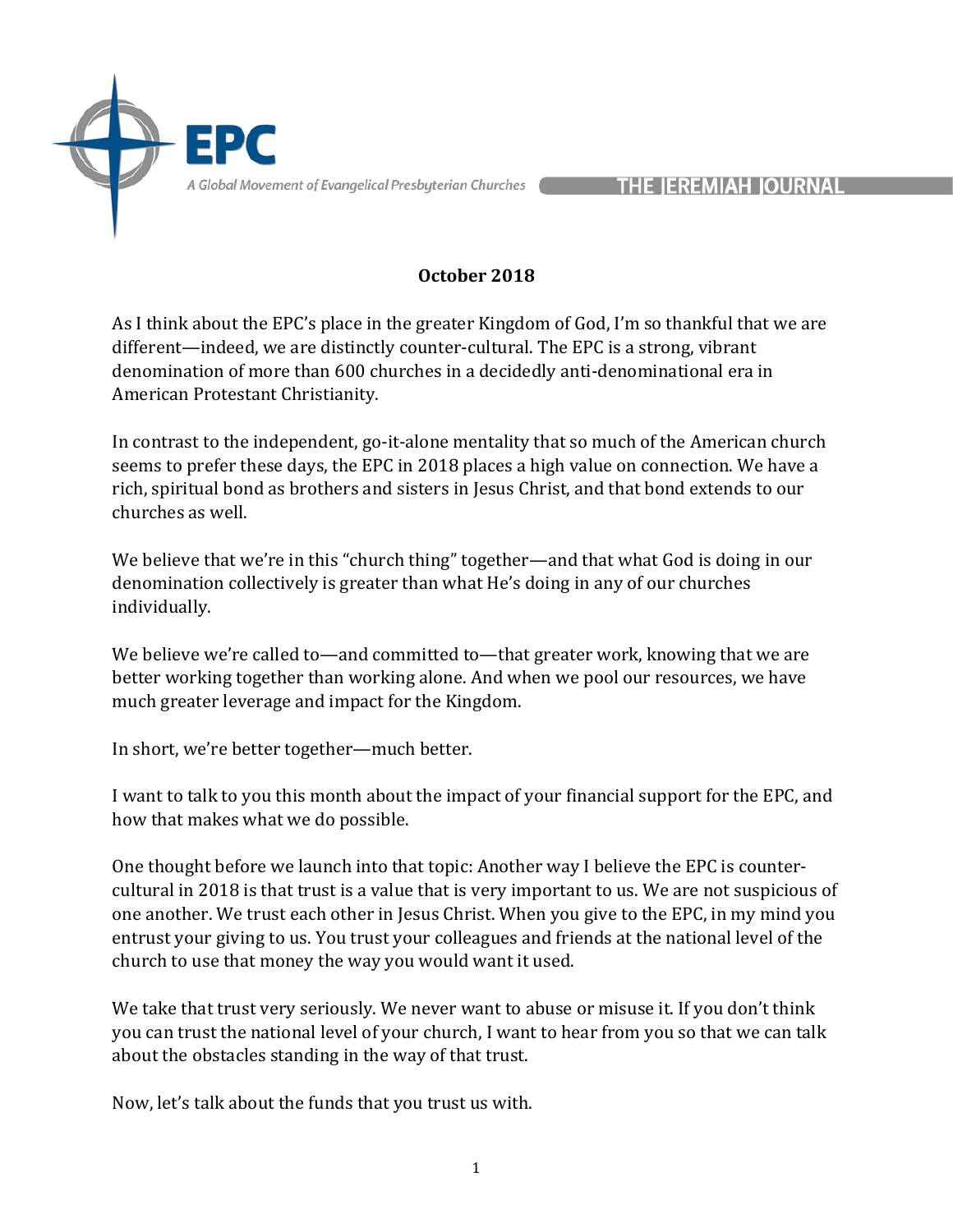

#### **THE IEREMIAH IOURNAL**

In round numbers, our budget this year is \$2.55 million. Connectional Support totals \$730,000—29% of that budget. Collaborative Ministry is about \$1.1 million—that's 45% of the budget. Custodial Operations is  $$670,000$ —about 26% of the budget.

Allow me now to describe each of these categories.

First, Connectional Support focuses mostly on who we are—what Jesus has called us to be—carrying out the Great Commission as a denomination of Presbyterian, Reformed, Evangelical, and Missional churches.

Our investment in Connectional Support ensures that in the EPC, our churches, sessions, presbyteries, and General Assembly committees are united and aligned. Our adherence to our Constitution is one of our most effective defenses against any legal challenges to our ministry and outreach for Jesus Christ.

This category includes those constitutional duties; those things that connect all the courts, groups, committees, and networks of our church. The annual General Assembly meeting is one of these. As we've grown to more than 600 churches, this event is increasingly important to us—but it is also increasingly complex.

Committee and staff travel are another Connectional Support item. We are making full use of 21st-century technology, especially video conferencing for more and more of our meetings. However, we still need to meet face-to-face occasionally if we're going to be most effective in pursuit of our mission and vision work.

We also need to put the executive staff of the Office of the General Assembly on the road to promote who Jesus has called us to be and what He's called us to do. For example, I spent about 40 percent of my time this year traveling.

Another aspect of Connectional Support is communications. This includes all of the infrastructure, staff, and technology that supports our website, EPConnection, this journal, and other digital communications as we promote the distinctive ethos of the EPC and work to achieve our mission and vision.

Second, Collaborative Ministries is the category that speaks to what our Lord has called us to do together. So what do we do? We seek to accomplish God's mission as a global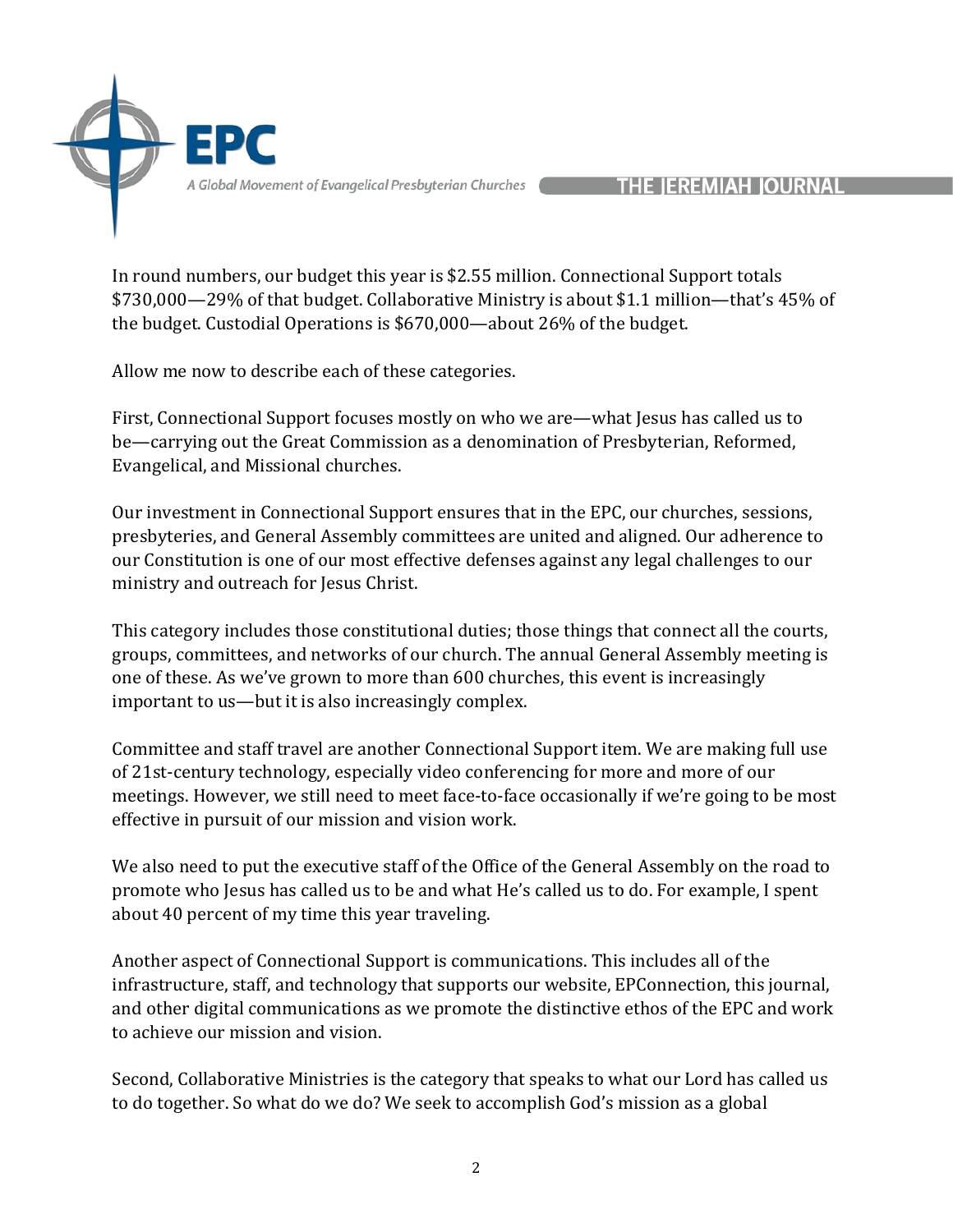

## **THE IEREMIAH JOURNAL**

movement through multiplication (that is, church planting), transformation (church revitalization), and effective biblical leadership. These are our strategic initiatives.

The biggest "global movement" component is the administration of EPC World Outreach. In fact, 20 percent of every Per Member Asking dollar supports the ministries of World Outreach. This EPC missions arm supports 70 global workers in 30 countries. Most of these workers serve in the "hardest places" to do mission work, like the Middle East and North Africa.

Money is also allocated for Kingdom opportunities with the global church, such as our fraternal relationship with the National Presbyterian Church of Mexico.

For the second year, we're supporting multiplication—that is, church planting—in our budget, rather than through special projects or undesignated reserves. We celebrated 42 church plants at our Assembly last June, and we're aware of others that are ready to launch soon. Your investment in church planting helps us recruit, develop, and care for the next generation of EPC church planters.

This year's budget also includes support for our commitment to help churches who want to reverse decline—or get off a plateau—and become a more vibrant, energized ministry for Jesus Christ. One of the ways that we facilitate this is through church revitalization weekends, seminars, or other presentations. More than a third of our 600 churches have participated in one or more of these.

The fourth strategic initiative is effective biblical leadership.

\$230,000 supports this initiative, which augments our commitment to building a leadership development culture in the EPC. Events supported by your giving include our annual gatherings of our presbytery Stated Clerks and Moderators, our twice-a-year meetings of our Presbytery Ministerial and Candidates Committee chairs as well as our Chaplains, Next Gen and Women's Ministries Committees. That said, the lion's share of this funding supports the Leadership Institute of our annual General Assembly.

A key factor of the high value that you give to this Tuesday-Wednesday Leadership Institute event is this: until 2014, half of our registered commissioners signed in by Wednesday afternoon. In 2018 in Memphis, 63 percent of our commissioners signed in on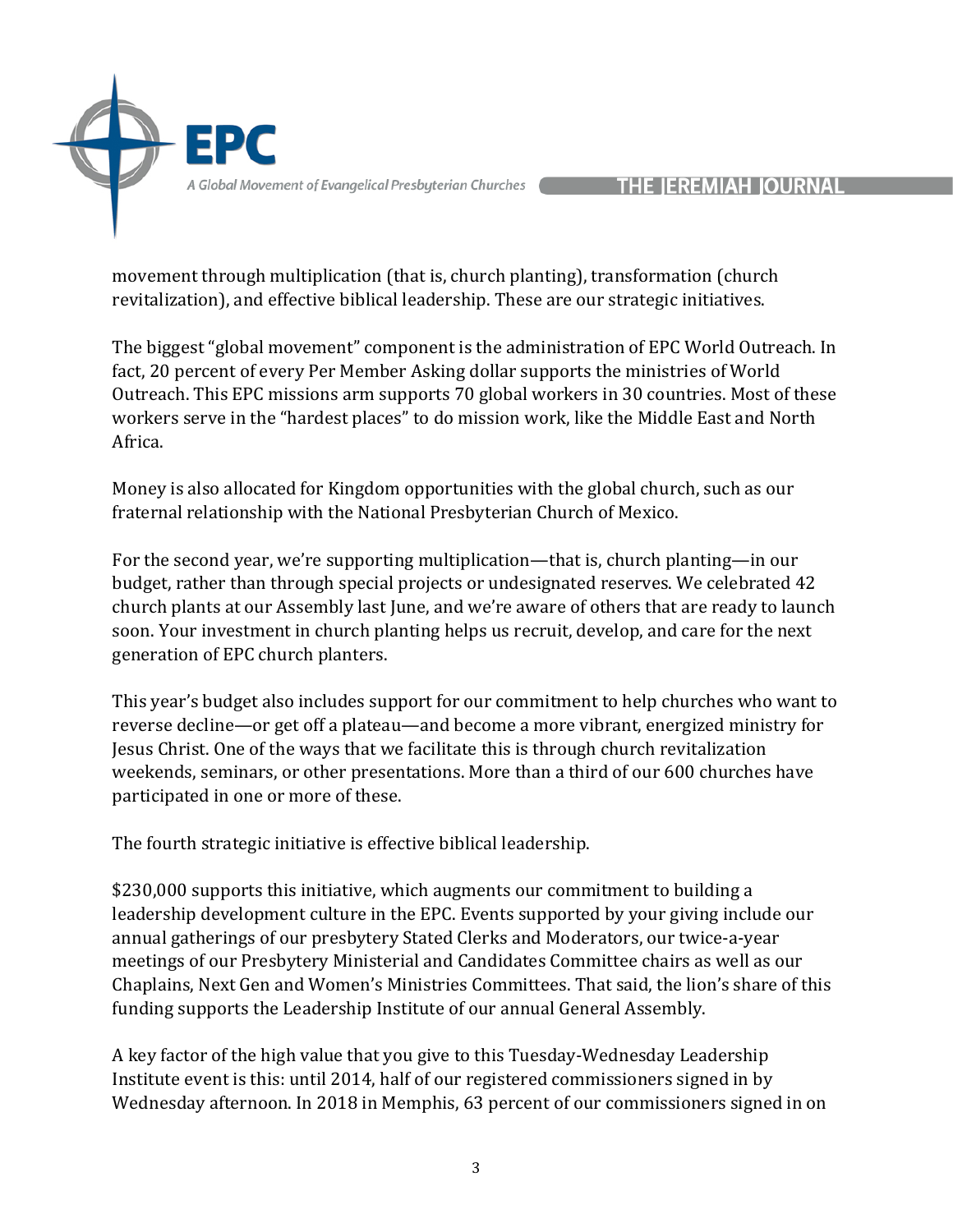

Tuesday. In other words, most of our commissioners came to Hope Church in June at least a day earlier to participate in the outstanding leadership equipping events that were offered.

The third major category in our budget is Custodial Operations. This includes those activities we do to ensure wise stewardship, protection, and oversight of EPC assets including our finances, our information, and our staffing. These essential functions protect the integrity, and push the effectiveness and efficiency, of our ministry within the EPC and globally.

Office operations support all EPC activities, groups, presbyteries, and churches. The expenses of our office in Orlando is included in this, and technology infrastructure is of increasing importance the further we move into the 21st century.

In general, the dollars allocated for this function ensure that all of our information is managed and protected so that we can serve our churches in a timely and (we hope) outstanding way. We're talking about data, voice, audio/visual tools, computer network, and oversight of our 100 percent cloud-based computer software systems.

Finance and administration is another function in this category.

We solicit, manage, and disburse your support of the EPC in a way that honors our Lord and meets the highest fiduciary standards. Our personnel policies reflect the legal requirements—and often go beyond—as we are committed to offer a work environment that is healthy, positive, and God-honoring.

The final category in Custodial Support is risk management. One way we mitigate risk is through a thorough financial audit each year, conducted by an outside accounting firm.

The Evangelical Council for Financial Accountability has given the EPC the highest grade they can give for our financial stewardship. We also stay apprised of current trends regarding insurance, as well as legal matters in the church world, and work to keep you informed of any important developments that could impact your church and ministry.

So, to summarize, our 2019 budget—which runs from July 2018 to June 2019—is roughly \$2.55 million, allocated in three broad categories: Connectional Support, Collaborative Ministry, and Custodial Operations.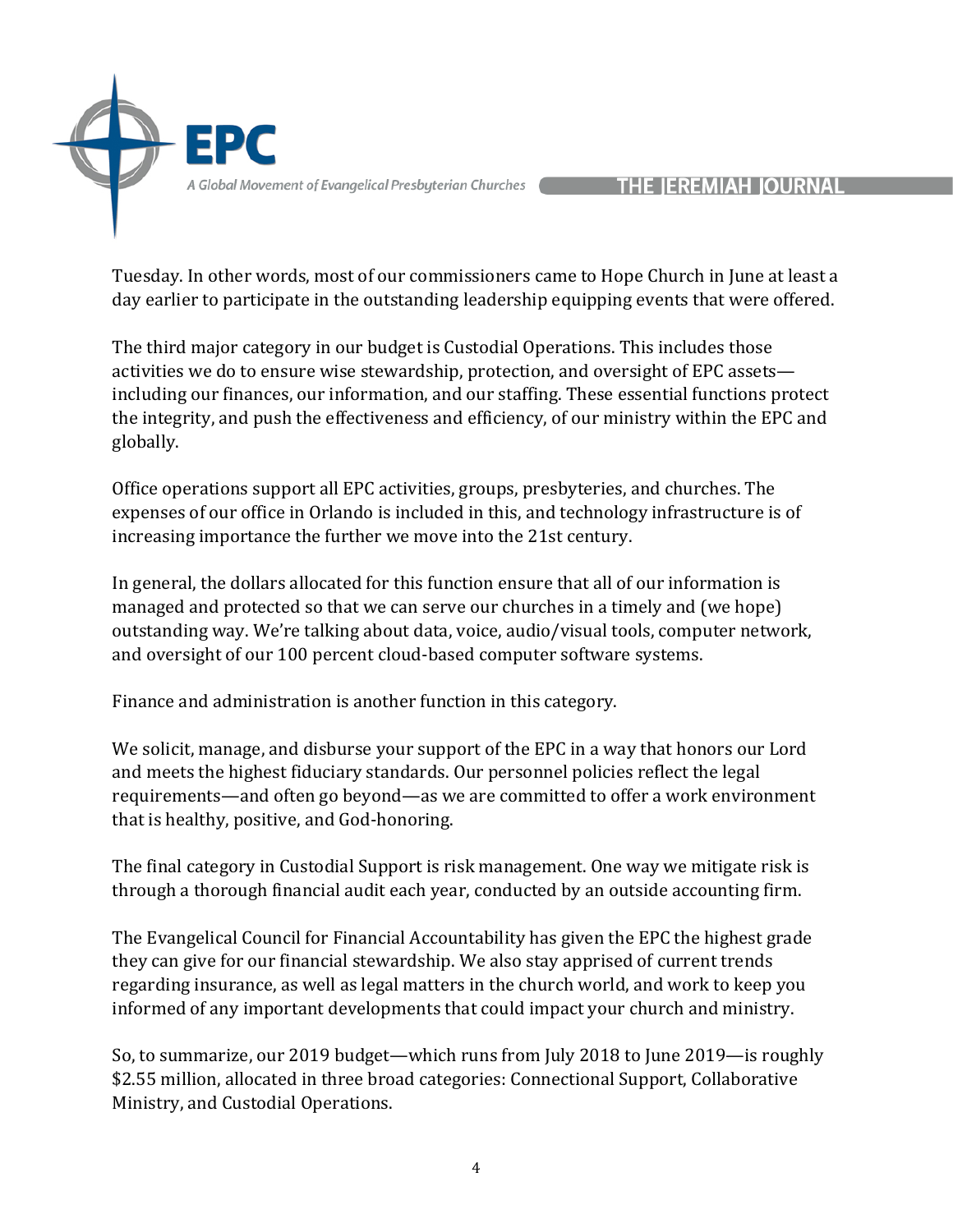

# **THE IEREMIAH IOURNAL**

When we say that we don't want to build a bureaucracy at national level of the EPC, it means that as best we can, we want to minimize the amount of money going to Custodial Operations. Let's be blunt: that's overhead to operate the General Assembly Office. Not building a national bureaucracy also means reducing the full-time equivalent staff from 20 to 19 since we moved here in 2016.

We are committed to maximizing the funding of Connectional Support (that is, what it means to be Presbyterian, Reformed, Evangelical, and Missional), and especially maximizing the funding of Collaborative Ministry (global movement, church planting, church revitalization, and effective biblical leadership).

We want to invest even more in these strategic initiatives, but we face a challenge.

Our 2019 budget is \$2.55 million. For next year's budget, giving must increase to sustain or grow our investment in our strategic initiatives.

I know that that's a challenge—a challenge for all of us. And I know that many of you are pulling your weight, and in some cases even more. But here's the thing:

I know that asking you to support the national level of the EPC with your giving is about as counter-cultural as it can get in the early part of the 21st century. I am also well aware that anti-denomination and go-it-alone independence is sweeping American evangelicalism these days.

However, when you support the General Assembly level of the EPC, you are making at least two statements:

- 1) We are a connectional church, and we're better together than if we go it alone.
- 2) When we pool our resources, we can have greater leverage, greater impact for the Kingdom of God.

Those statements are distinctly, directly opposed to the dominant attitude in American churches today. I know that. But I believe this is part of the unique role that the Lord Jesus has for in the Evangelical Presbyterian Church. He has blessed us with a spiritual connection—a real connection—that gives us an astounding testimony to not just our surrounding culture, but also the American church.